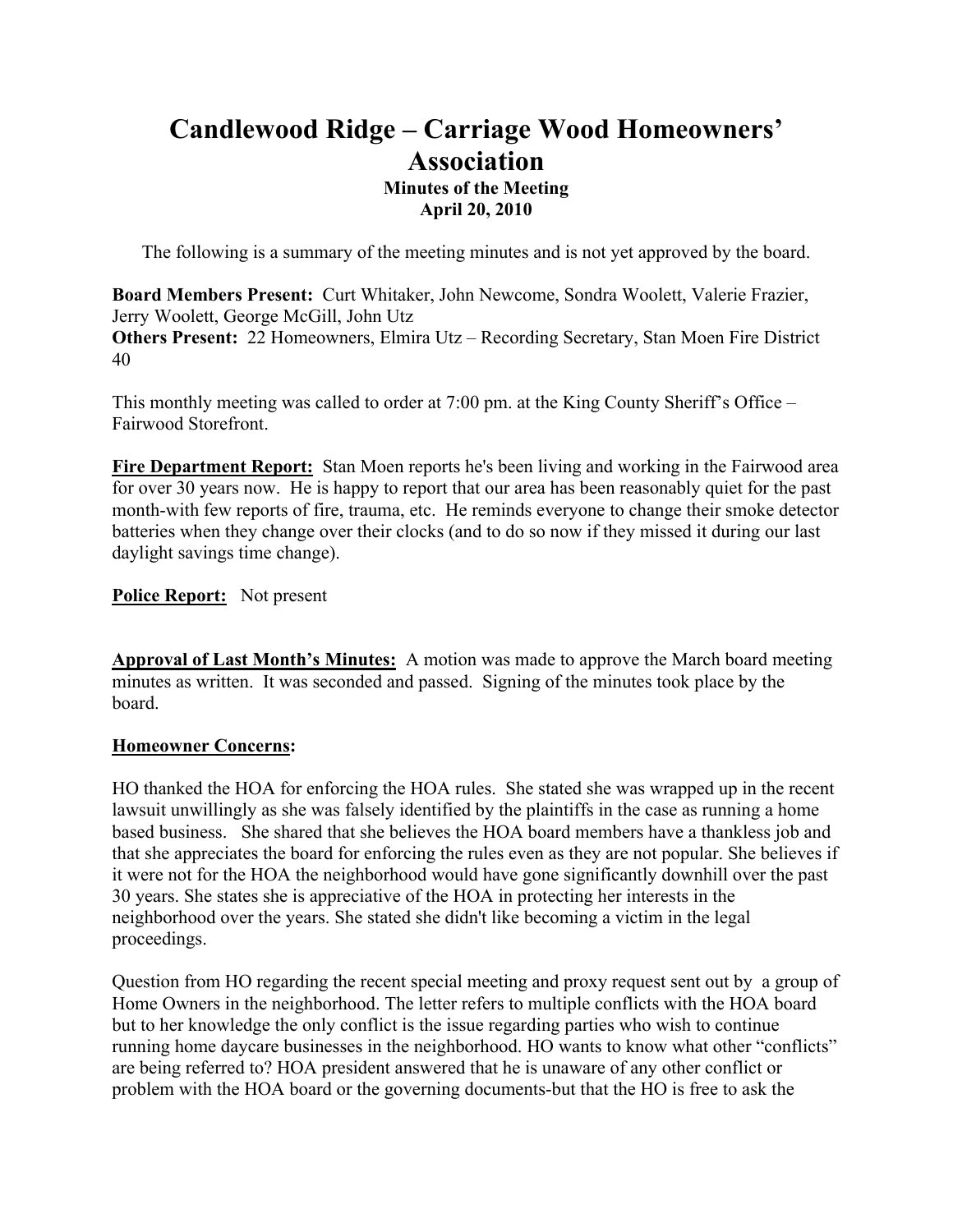author of the letter what is meant.

HO surfaced a verbal complaint about the patrols in the CR parks. A group of young adults were in the park until early in the morning and despite calls to the King County Police earlier in the night it took hours before anyone came to take care of the problem. When the officer did come, the HO reports he only asked them to leave in a friendly way, and did nothing to address the trespass onto our HOA property after hours nor addressed the significant disturbance these individuals caused the surrounding neighborhood. HOA president says he will speak with Officer Shirley about the incident and the need to cite people who are trespassing on our property after hours.

HO expressed belief that the HOA board members have been "dictators" rather than "community supporters".

Suggestion made by HO to join the WSCCAI-an organization created to support community governance organizations such as condo and HOA type associations. HOA president and several board members answered that the HOA board has considered this option but have found they cater more specifically to Condo associations rather than HOA's, as there are simply more Condo associations than there are HOA's. However, the current legal chair, the common area maintenance chair and the Treasurer have all attended classes with this association in the past.

HO who was the leader in authoring and sending out the recent HO request for a special meeting and proxy request asked the HOA board if his form is in order and will be recognized as legally relevant by the board. The HOA president asked the HO if he is correct in understanding that the HO wants the answer to this question now, after the form has already been sent to homeowners in the association? The HO indicated that was true. The HOA president answered that it has been referred to the HOA attorney who is reviewing the form to see if it is in order and if it can be legally recognized by the HOA, should enough of them be returned by homeowners, in order to call the special meeting. The HO asked if the HOA president thought the form at least was generally clear in its intent. The HOA president answered that it seems generally clear but that it should be noted the HOA board has received two inquiries from homeowners who are confused about who sent the letter out, as the format used mimics very closely the font and style of the HOA's official proxy requests, so some homeowners are confused as to the intent of the letter and the source. HO stated that mimicking the HOA's official proxy form was done in the belief that doing so would ensure sure the form was legally in order.

#### **Committee Reports: Treasurer's Report:**

1. April 2010 Financial Statement Summary Facts:

 \* We have started the year in near normal fashion. 71% of our projected budget income has been received.

 \* Based on our income to date, it is recommended we transfer \$12000 of the \$19000 budgeted from our general operating funds to our capital reserve fund.

 \* As of 1April 2010 we have 135 homeowners who are delinquent in paying their dues. 110 of these are just 1 quarter delinquent. This is much higher than last year but is similar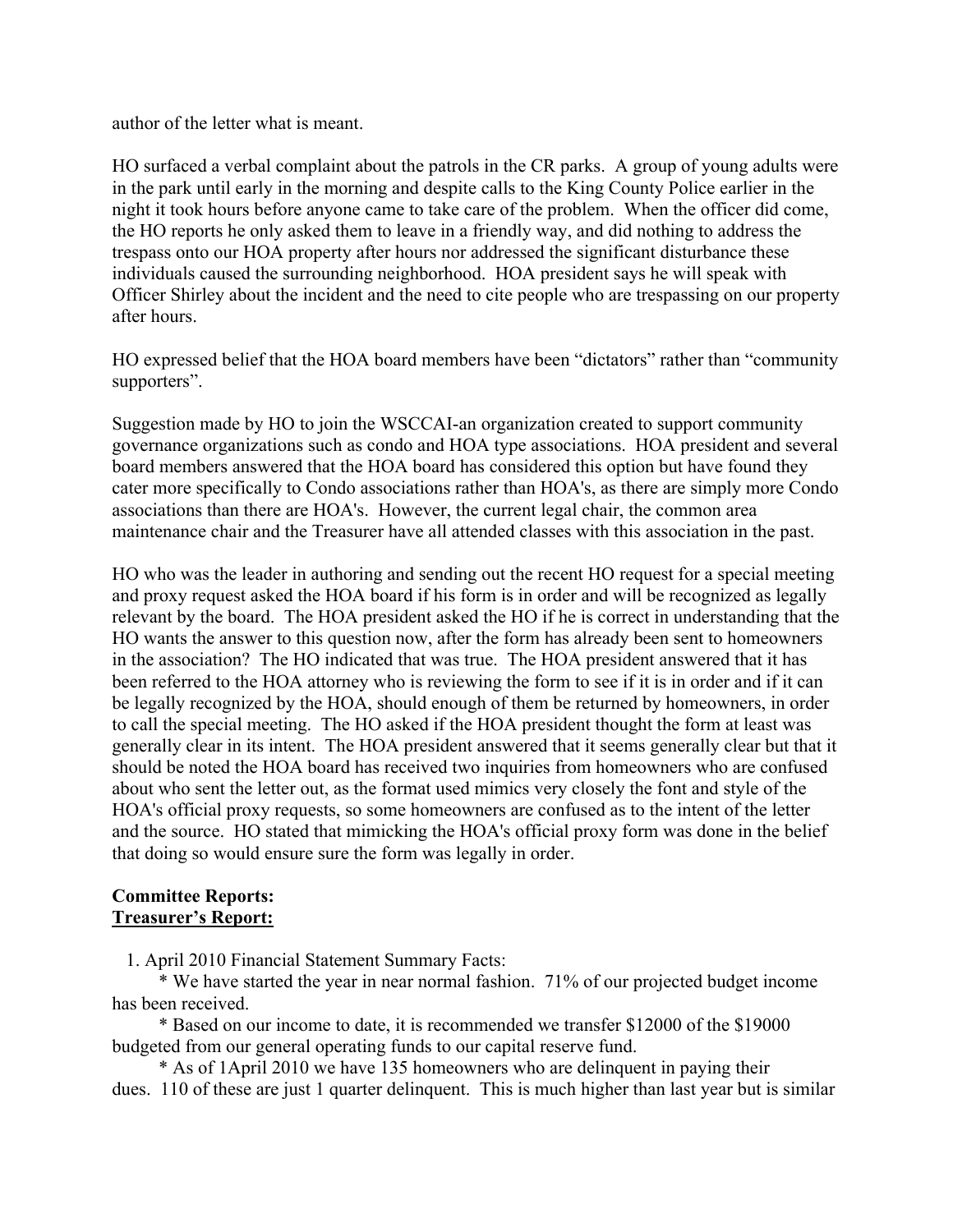to other years in the past.

\* Two of these delinquent homeowners have been turned over to our attorney for action.

 \* The court has granted us a default judgment on one delinquent homeowner which allows us to garnish wages and bank account. Not once during the delinquency and judgment process has the homeowners tried to contact us. Therefore it is recommended we authorize our attorney to proceed with an attempt to garnish wages and back accounts to satisfy the debt.

 \* The HOA now has a debit card which allows us to pay for utility services like our phone service which requires a debit or credit card. In the past this service was paid by a personal credit card and then reimbursed.

- 2. Twelve welcome packets were delivered to new residents since our last meeting. This is indicative that homes are selling in our HOA. We are aware of a few more that are in the process of closing.
- 3. Motion to move 12,000 from the general fund to the capital reserve fund. Passed
- 4. Motion to refer delinquent homeowner to attorney for pursuit of garnishment of wages and bank accounts in order to recover delinquent fees and dues that have been owing for over 4 years. Passed

HO commented at this juncture stating HOA should make sure to knock on the doors of these delinquent homeowners before pursuing legal action-and there has never been any response from the HO in question. It was explained that years of attempts at contact via legal means, including hand delivered notices, have been attempted and are always attempted before taking legal action.

Second HO commented that the board should "have mercy" if the homeowners do not have a job to pay their dues.

Third homeowner commented that 4 years seems plenty of time to be in contact and that our dues are very reasonable.

5. Motion to accept report as presented. Passed.

# **ACC Report:**

 1. Eleven ACC requests were submitted since the last meeting. Three were for landscaping projects, one for a roof, two for fences, four for paint and one was for a deck.

 2. One unapproved roof was replaced by an approved roof. Failure to follow our rules and regulations was very costly to this homeowner.

 3. Reminder - Our CC&Rs and Rules and Regulations clearly state that exterior projects such as roofs, painting, fencing, decks, driveways, major landscaping and patios require the submission and approval of an ACC request before commencing the project. The ACC has up to 30 days to respond to an ACC request but tries to respond much sooner than that. It is recommended that if a response to an ACC request has not been received within two weeks, the homeowner should contact the ACC Chairman via email at architecture@crcwhoa.org or by leaving a voice message at 425-738-8611. For emergency type repairs notify the ACC Chairman as indicated above and mention that it is an emergency type situation. Please do not contact the ACC chairman via a home phone number.

 4. Please remember we do not accept ACC request forms via email. Please mail them to CR/CW HOA, PO Box 58397, Renton, WA 98058.

#### **Common Areas Maintenance Report:**

1: Reminder to all Homeowners – It is our responsibility (Not King County's) to keep the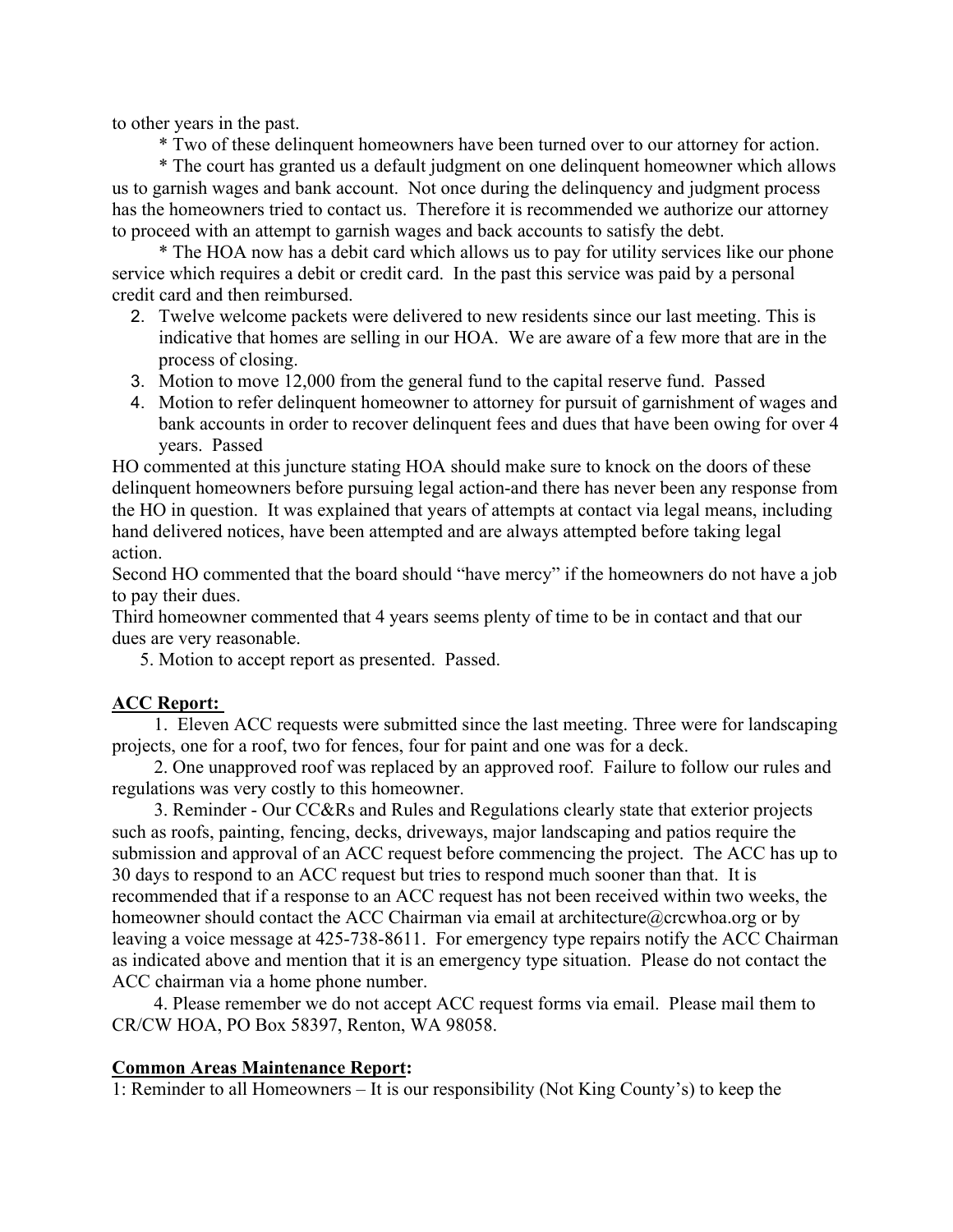Street drains clear. Please clear the debris and leaves from the drains by your house and at the ends of your street.

2: We continue to have branches fall onto the paths at CR Park. Please contact CAM chairperson at commonareas@crcwhoa.org or call 425-738-8611 and leave a message if you notice any trees or branches at either park or any of the Common areas or entrances.

3: Center island at CR Entrance, where car ran up and damaged tree and hit light Pole – Person who hit the tree and pole has contacted us and we are working up a quote to give her insurance co. Quote from Canber received and sent. Quote came to \$621.96.

4: Complaints from HO whose house backs up the CW Park – kids have been ripping boards off her fence to use in the woods as bridge over small creek. They have also ripped several branches off of bushes of the house next to hers. She has asked for help from the HOA. Discussion of HOA board on topic-CAM chair will ask for a quote from HO and consider request by HO to plant deterrent plantings.

5: Canber completed work at CW Retention Pond. Weeded and Bark. This area will be done each time we re-bark.

6: Please keep a watch for suspicious Activity and call 911 – we have a case Number to report any after hour or unruly activity in the Parks #09-179682.

Reminder: Our parks are private parks which exist for the use and enjoyment of HOA residents, their families and guests. They are not public parks. Our park Usage rules apply to everyone. Following arc some of the rules that have been established to maximize safety, and minimize liability and maintenance cost:

A. Park Hours: 9:00 am to dusk.

 B. No Smoking, alcohol, drugs, loud music, golfing, motorized vehicles or Fireworks are allowed.

 C. Animals must be leashed and owners are responsible for cleaning up after their animals.

#### **Complaints Negotiations Report:**

- 1. There are currently 14 open active complaints
	- 1. 5 are in the fines stage
	- 2. 7 have received their 1st non-compliance letter
	- 3. 2 have received their 2nd certified non-compliance letters
	- 4. 4 new complaints that need to be investigated & verified have been received.
	- 5. Three of our active complaints have been turned over to our attorney.
- 2. Three non-compliance issues were closed since the last meeting.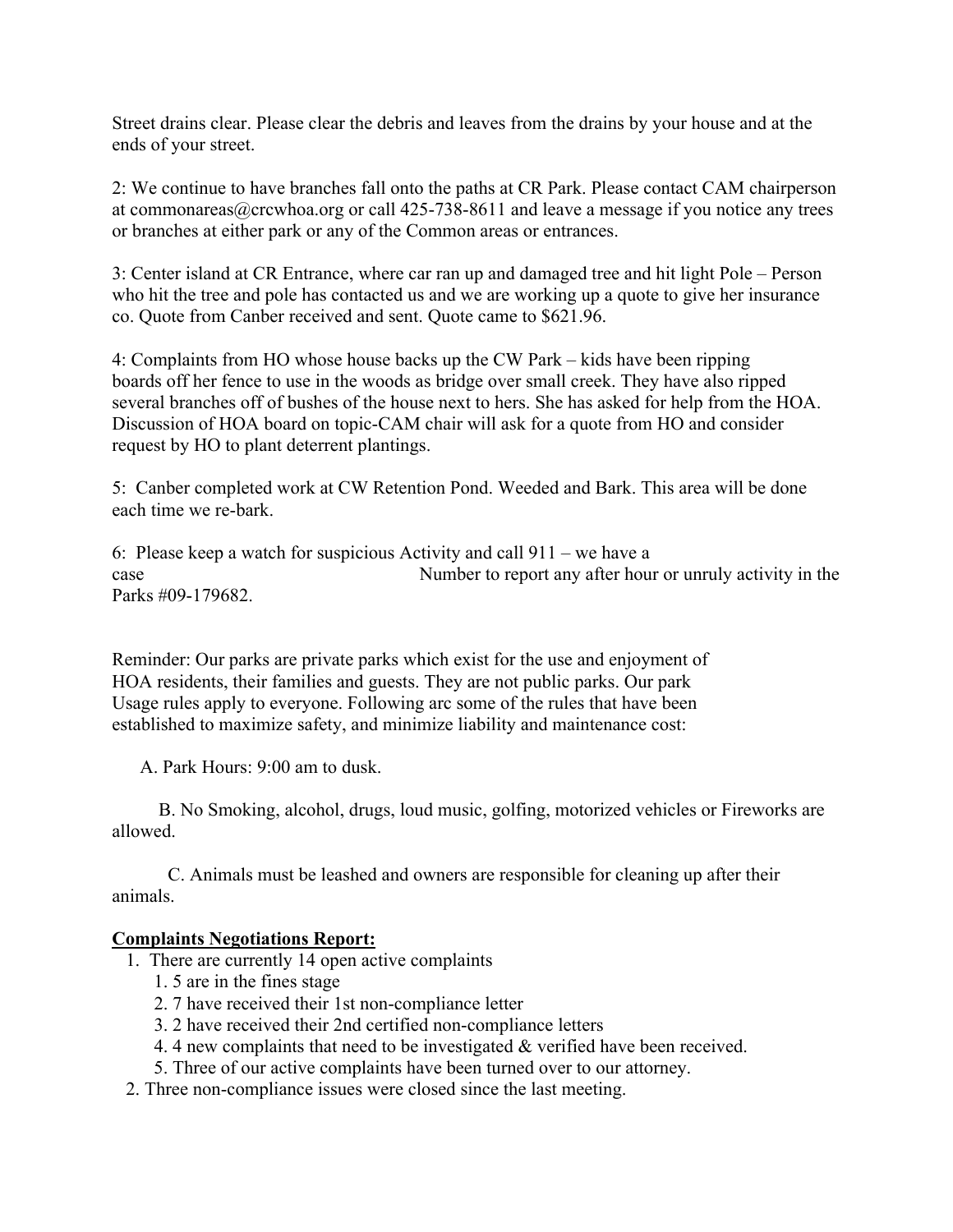3. Two of the active complaints deal with home daycare businesses. The issue of home daycare businesses has been thoroughly discussed with the Association's attorney and:

 1. Only an amendment to the CC&Rs will legally permit operation of home daycare businesses or other home based businesses. Validity of our CC&Rs provisions concerning home businesses was confirmed by the Washington State Superior Court in 2009.

 2. Changing our Bylaws, R&Rs or policies to accommodate home businesses without the corresponding CC&R amendment would place the Association and all individual Board members who voted for such changes at considerable risk of a justifiable lawsuit.

 3. It has often been asserted that home businesses must be an annoyance or nuisance before they can be considered a non-compliance issue. This is an incorrect assertion. There is an independent provision in our CC&Rs preceded by "nor" which states that nothing may be done on any individual lot which may be or may become an annoyance or nuisance to the neighborhood. It is not a necessary provision to make a home business a violation of our CC&Rs.

HO who lead recent mailing for special meeting and proxy request thanked HOA board for sharing the attorney's information, and asserted the HOA has not shared directly the attorney's notices before.

There was a far ranging discussion of the governance policies. The discussion reviewed previous complaints with the enforcement policy and included the HO's personal interpretation of documents which are a cause of "concern and fear" according to the HO. The HO asserted the language in the documents as they stand could leave HO's open to being in non compliance for having things, such as groceries, delivered to them, should they be interpreted narrowly. This was refuted as not a reasonable interpretation by several HOA board members and indeed has never come up as a source of concern or violation-as receiving the mail or other deliveries is not a violation.

The HOA president cautioned the HO about interpreting documents as a layperson simply because the documents require the advice of a licensed attorney in order to correctly interpret them under the law. It was shared that the HOA board does not interpret the documents in question without the counsel of the HOA attorney.

HOA president asked that the conversation cease so the Complaints Chairperson could complete his report.

4. Spring is here and many of the new complaints we are receiving deal with dead and mossy lawns, and weeds in flower beds. Please begin working on these issues.

#### Reminder:

 All complaints must be submitted in writing and signed by the author. We do not typically react to anonymous complaints submitted by letter, email or phone. We also want to remind everyone that neither the Board of Directors nor the complaint committee patrols the neighborhood looking for violations. We are all volunteers and we don't have the resources to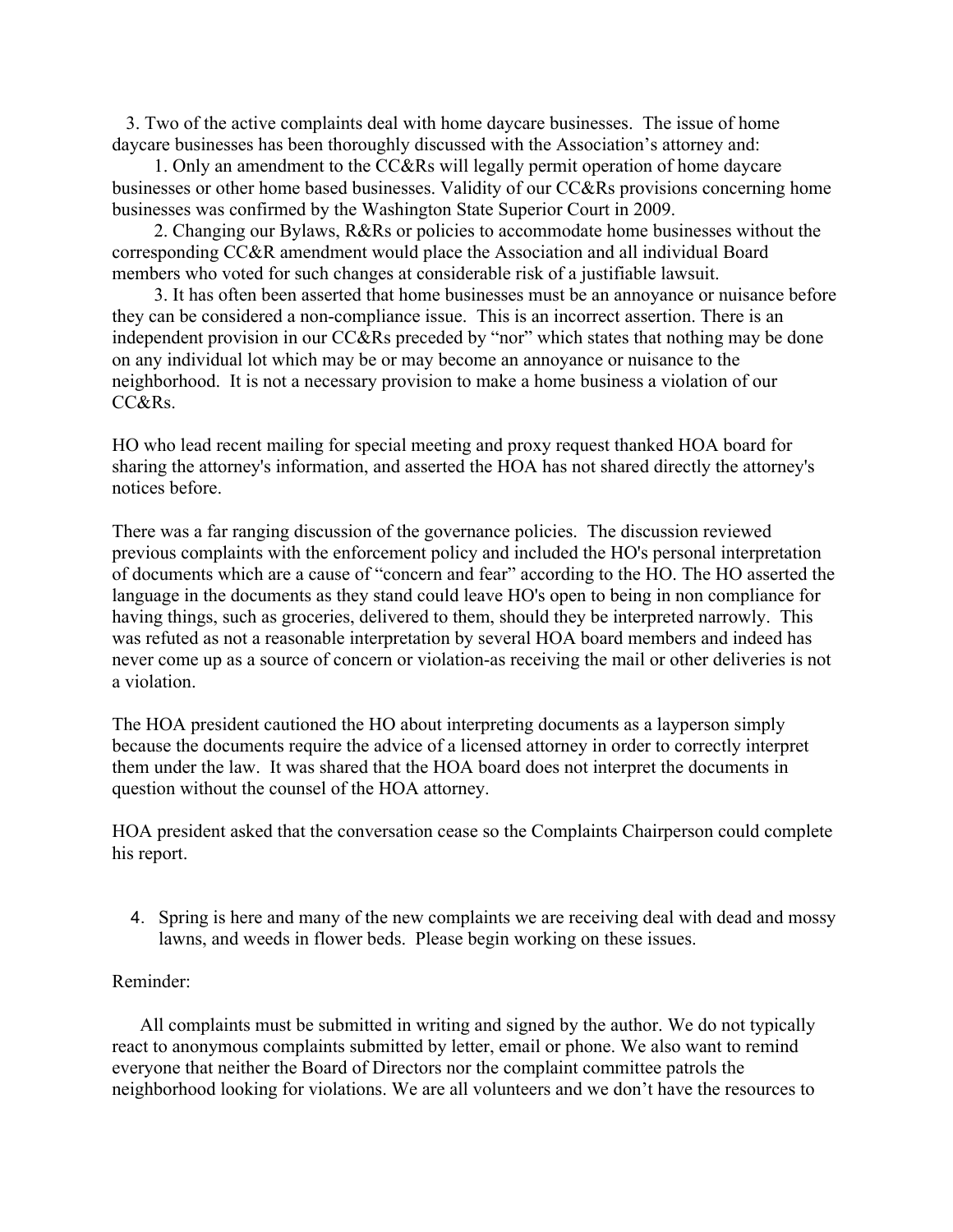hire someone to do it for us. We only react to the written signed complaints of homeowners. Therefore just because a violation has not been detected or reported for a long period of time, does not mean it is no longer a violation.

Motion to accept report as written. Passed.

## **Capital Improvement Committee:**

 1: Now that weather is better chairperson plans on getting quotes to replace the remaining entrance signs at CW.

2: Let us know of any other suggestions for Capital Improvements.

#### **Legal and Insurance Report:**

There isn't any new news on the Lowery Lawsuit fee settlement to report. The issue is largely in the hands of the Insurance Company which defended the HOA as it is primarily an effort on their part to recoup their fees.

The document recently sent to all homeowners in the association by some homeowners seeking to change the number of HO's needed to meet quorum ala the bylaws, as well as remove specific board members, is being sent for review by the HOA attorney in order for the HOA to be assured of how to respond appropriately under the law as such an effort has never been made before in the HOA's existence.

## **Rental Home / Change of Address Committee**

Changes of Address and Rentals

• Reminder – When HOA correspondence needs to be delivered to an address other than the HOA street address, your HOA needs to be notified in writing of the correct address to send the correspondence. This applies to absentee homeowners who are renting or leasing their homes, homes that are vacant, and homeowners who choose to receive their correspondence at a PO Box or alternate address. In addition homeowners who are renting or leasing are required to comply the provisions of the Leasing/Rental of Homes/Tenants Rules and Regulations.

#### **Old Business:**

The CAM chairperson examined the bridge in CR park and determined that, while sound overall, it does need some boards replaced and he will secure a quote.

#### **New Business:**

HO brought up CR entrance plantings-CAM chairperson will look into new plantings.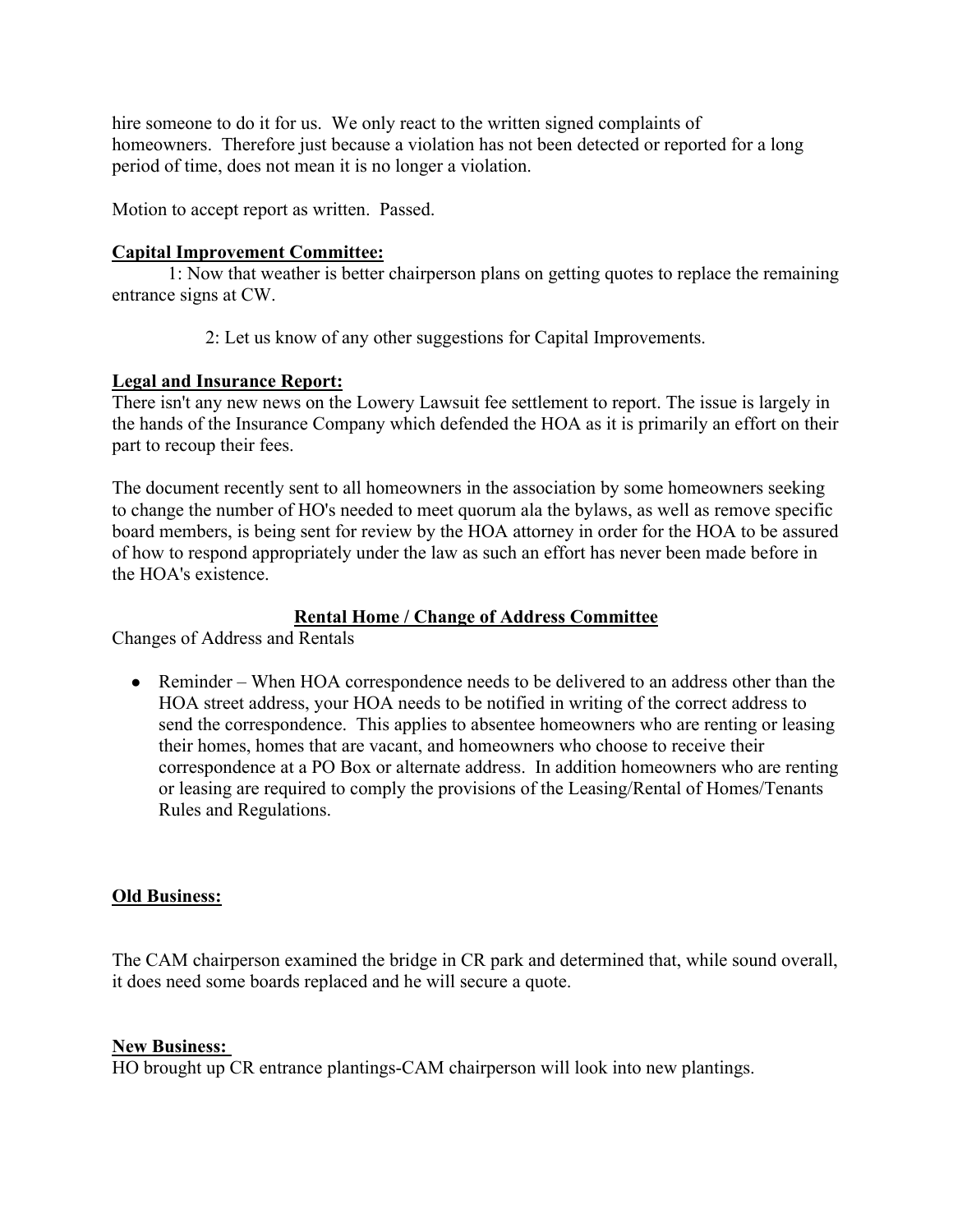CR side PSE working on has caused sidewalks and streets to be left in possibly unsafe condition. Use caution walking on the sidewalks. The problem corrected was an electric power switch. CAM chairperson has calls in follow up to see what future plans are by PSE and or King County to fix the streets and sidewalks.

CC&R committee presented report on effort to examine possible change to CC&R to allow for home daycare businesses in the area-as per the request of interested HO's. Here is the report read to those present:

"Existing Covenant

Article VI

General Provisions

Section 1. Restrictions

 4. No trade, craft, business, profession, commercial or manufacturing enterprise or business or commercial activity of any kind shall be conducted or carried upon any residential lot or within any building located in this subdivision on a residential lot, nor shall any goods, equipment, vehicles (including buses and trailers of any description), materials or supplies used in connection with any trade, service or business, wherever the same may be conducted, be kept, stored, dismantled or repaired outside any building on any residential lot, nor shall anything be done thereon which may be or may become an annoyance or nuisance to the neighborhood.

Committee Recommendation of Issues to be Addressed

The Committee recommends the following issues be specifically addressed in any modification to the existing covenants: These are recommendations only, and should not be considered final language for any proposed amendment to the CCR's

 1. No-Impact Business Activities. A provision should be made to provide a limited license for any home business that does not impact the surrounding neighborhood in any way. For these purposes, a no-impact business means a business that:

 $+$  Is consistent with the residential character of the dwelling

 + Is subordinate to the residential use of the dwelling and does not detract from the residential appearance of the dwelling.

 + Uses no equipment or processes that create noise, vibration, glare, fumes, odors or electronic or electrical interference that is detectable by any surrounding neighbors.

 + Does not create a level of traffic or parking demand beyond that which is normal to the residential area.

+ Does not display commercial signage or advertising of any type whatsoever that is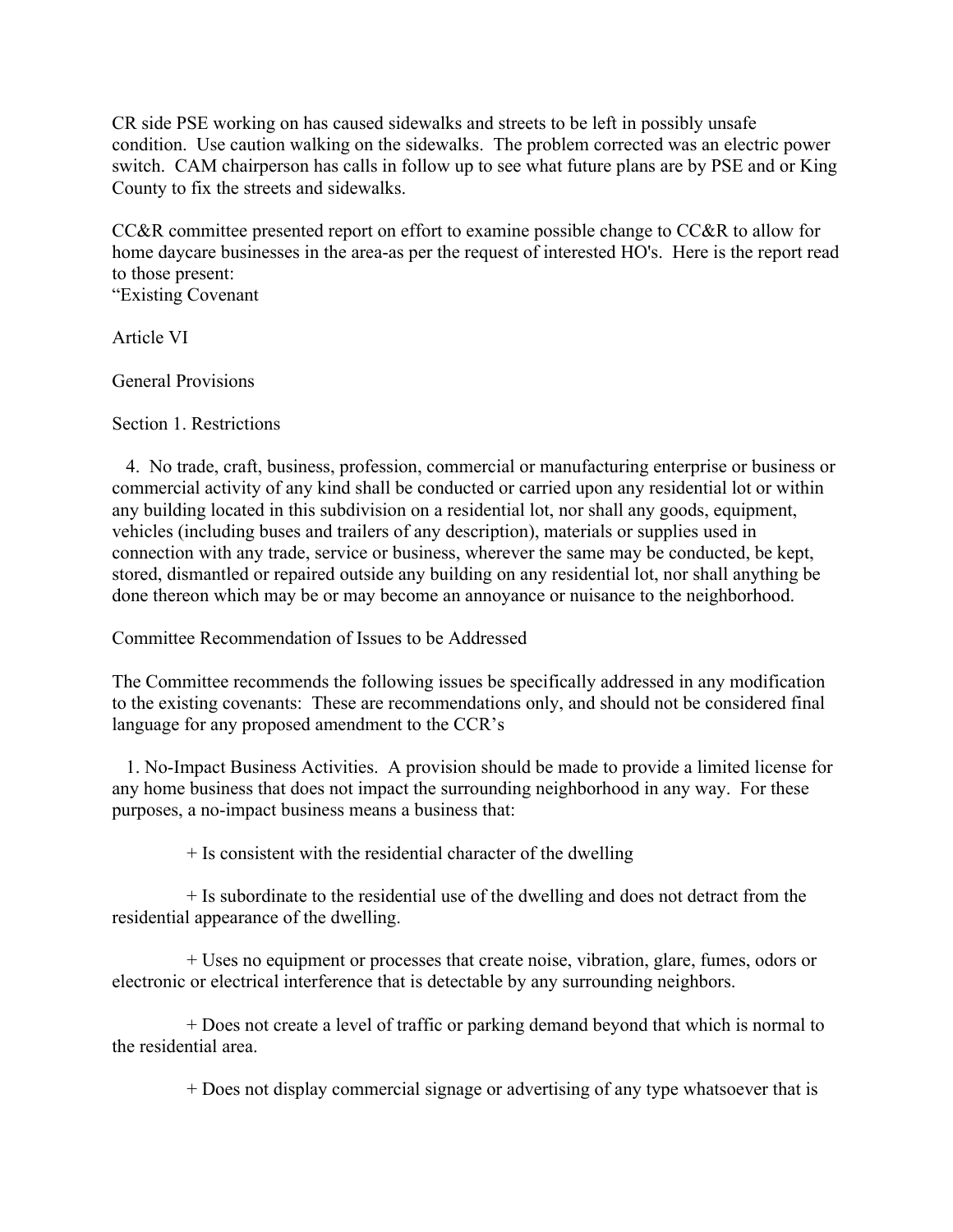visible.

 2. In home Daycare and Child Care. A provision should be made to provide a limited license for a home-based daycare, child care or in home preschool that provides such services, with or without compensation. Such a business must be able to provide documentation that it meets all of the following requirements:

 + Is properly licensed under the laws of the State of Washington and continues to maintain such licenses in good standing.

 + Provides In home daycare, childcare or preschool services for five (5) or fewer children under the age of 10.

+ Maintains adequate liability insurance in the minimum amount of  $\$$ which provides for indemnification of the HOA for potential liability for use the common areas of the neighborhoods.

 + Provides a written release of liability to the HOA signed by all parents of children who are residents of either Carriagewood or Candlewood Ridge.

 + A disclosure form shall be developed by the board with the assistance of interested residents to enable each child care or daycare to efficiently provide information relating to the following:

- 1. estimated number of children attending,
- 2. approximate ages of children
- 3. hours of operation
- 4. Name, address and contact information of owners and operators of the daycare.
- 5. State License number and information
- 6. Estimated impact to surrounding area, eg. outdoor playgrounds, transportation of children, etc.

 3. Notification Requirements. All No-Impact and Daycare business permitted under this section must notify the HOA board in writing in the form and manner prescribed in the bylaws.

 4. Commercial Use of Parks and Common Areas. Any commercial use of any kind whatsoever, of the Parks and Common areas is specifically prohibited."

Committee chairperson Valerie Frazier thanked her fellow committee members. She stated that the recommendations on how a home daycare business might be exempted within the CC&R's is just an outline of the basic concerns the committee felt needed to be addressed after researching the issue. The report is not the product of the HOA board's opinions-but those of the independent committee.

The document was given to HO's who previously expressed an interest in some assistance in the spirit of collaboration as well as all present at the meeting interested in a copy.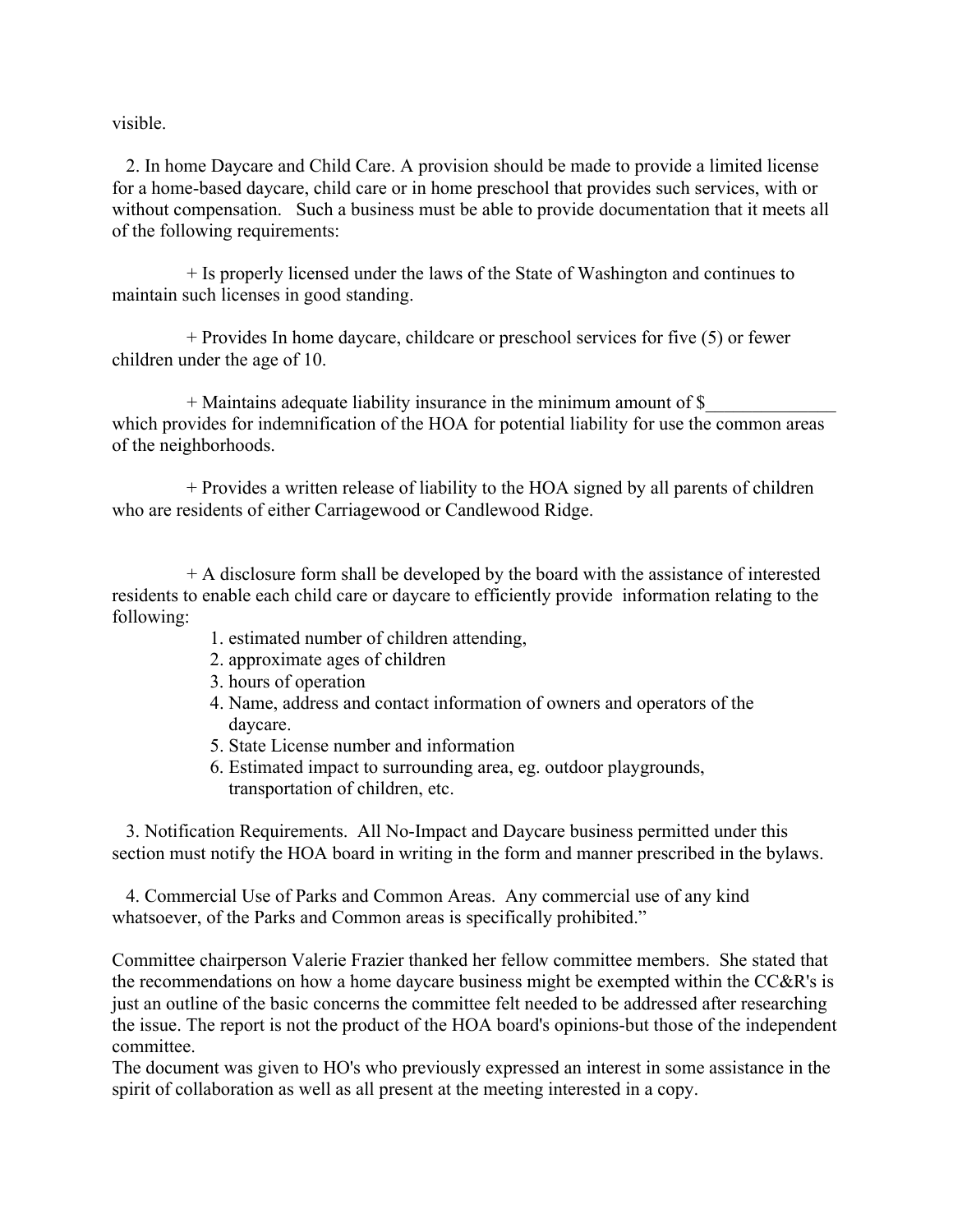The HOA president notified everyone that the HOA board cannot take a stance on the question simply because they represent all homeowners, including those who may not wish to adopt any kind of CC&R changes.

A HO expressed interest in using the HOA attorney to review the recommendations. HOA president explained that would have to be paid for by parties interested in the change and that the current HOA attorney may not take the work as it may be considered a conflict of interest-but that the HO is welcome to check.

The HOA president explained that if homeowners interested in changing the CC&R's wish to obtain an attorney to review the recommendation and begin the process of securing HO votes to make the change it is within their power to do so.

Some HO's expressed that they feel the HOA attorney should do it for free or at the HOA board's request because they are homeowners. It was again explained that the HOA attorney represents the interests of all homeowners-not just those who wish to change the CC&R's.

Both the chairperson of the CC&R committee and the HOA president expressed their dismay that the focus of the group originally asking for this committee has now changed from examining home daycares in the area and are now pursuing changing to our governance system instead. HO leader of group seeking bylaws change stated they are different issues.

The president acknowledged that if the request for the CC&R change comes back from the HOA homeowners he may personally support it-provided it is legally defensible and valid-he stressed the importance of doing things correctly so they don't cause more problems in the future or don't "stick".

The Legal chairperson expressed that it may be harmful to the HOA to adopt such a change given that it will put the HOA board into the "business of daycare regulation" which may be more problematic than the current rules-and thus would personally sadden him. HO countered that perhaps the HOA already does regulate such businesses with the current policy disallowing them-which the legal chairperson conceded may be true and would be considered.

Some HO's made personal statements thanking the committee for their efforts.

5. Easter Event was a huge success with between 70-90 children attending. Local High School students worked with Valerie Frazier to put on the event-Thanks to all who helped make this year's event a success. Two of the HOA's folding sign boards have disappeared since the event. Please contact the HOA if you have the signs.

6. Annual Community Garage Sale dates will be May  $21*-22\omega$ . Ms. Woolett, the ACC chairperson will post the dates on online services such as Craig's List.

7. HOA board is looking into bringing in "One Green Planet" to do free pick up of recyclable electronics-virtually anything that you can plug in they will take free of charge. For more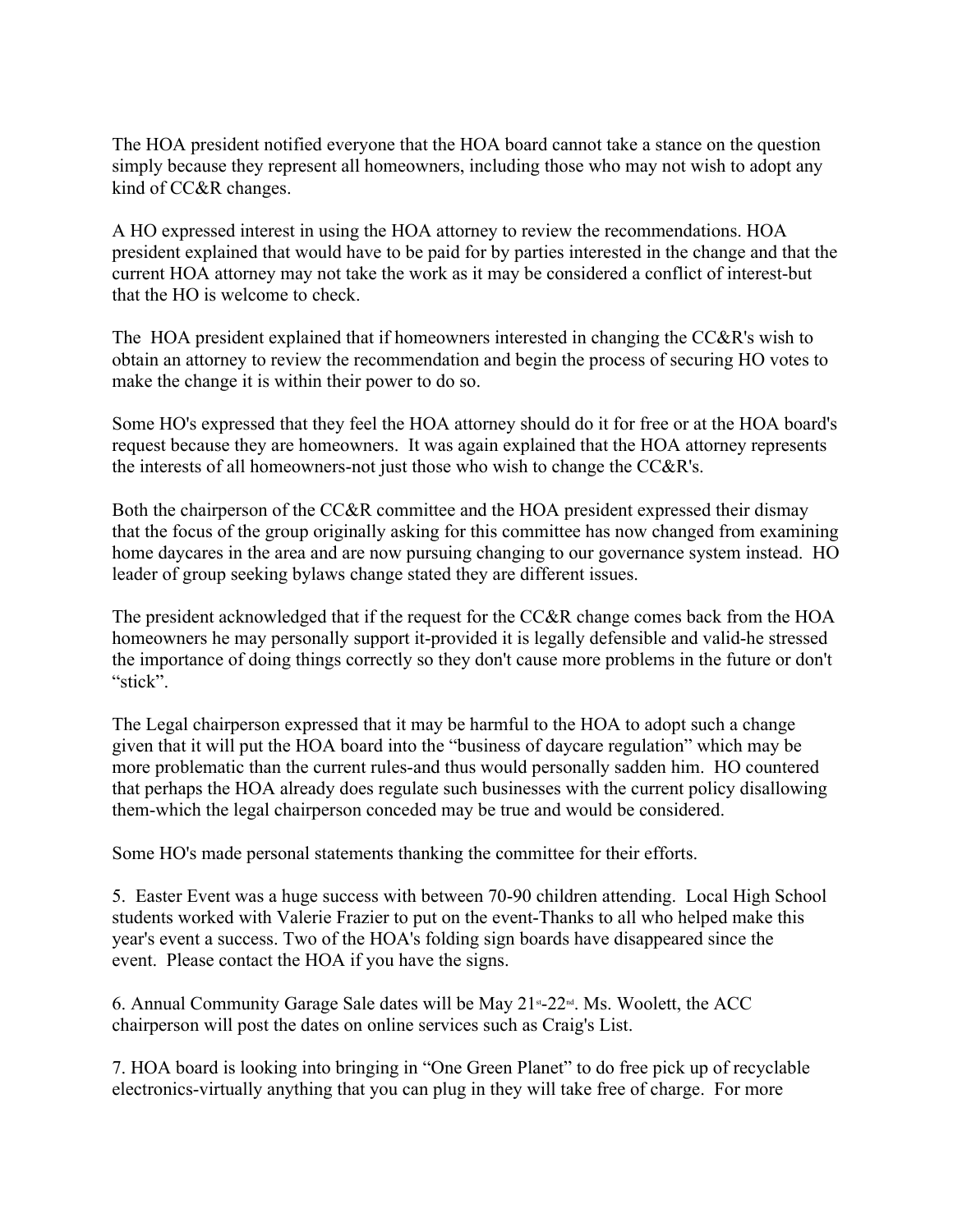information about the organization please visit www.1greenplanet.org

8. HO is hoping to bring a dumpster from waste management this summer to assist homeowners in cleaning out garages and yards.

9. HO handed out a document with real estate values for the neighborhood as well as agent's comments regarding attractive aspects of the area-including comments on the HOA and home daycare issues.

10.Coyotes have been seen in both CR and CW. Please exercise caution with pets and small children in the parks, especially at night. Call King County animal control to report any problems.

**Welcoming Committee** – If you are new to the neighborhood and would like an HOA information packet, call the HOA phone number at 425-738-8611 and leave a voice message or send an email request to  $info@crcwhoa.org$ .

**Special Topics:** Visit our Website and contact the HOA via Email at: Web – www.crcwhoa.org Email – info@crcwhoa.org

A motion was made to adjourn the meeting at 8:45 pm.

#### **Next Board Meetings:**

- ∙ May  $18<sup>th</sup>$
- ∙ June  $15<sup>th</sup>$
- ∙ July  $20<sup>th</sup>$

Meetings are usually held at **7:00 pm.** at the Sheriff's Office, Albertson's Shopping Center. All Homeowners are welcome to attend.

# **Candlewood Ridge / Carriage Wood Announcements & Reminders**

**\*ACC Requests** - The HOA CC&Rs and Rules and Regulations documents clearly state that exterior projects such as roofs, painting, fencing, decks and patios require the submission and approval of an ACC request before commencing the project. The ACC has up to 30 days to respond to an ACC request but tries to respond much sooner. It is recommended that if a response to an ACC request has not been received within two weeks, the homeowner contact the ACC Chairperson via email at **architecture** (a) crcwhoa.org or by leaving a voice message at 425-227-4227. ACC request forms can be found in the Fairwood Flyer or on the HOA website at www.crcwhoa.org. *Please do not contact the ACC Chairperson via a home phone number.*

**\*Carriage Wood and Candlewood Ridge Parks** – A policy has been established to maximum safety, minimize liability and maintenance costs, while allowing homeowners of the association